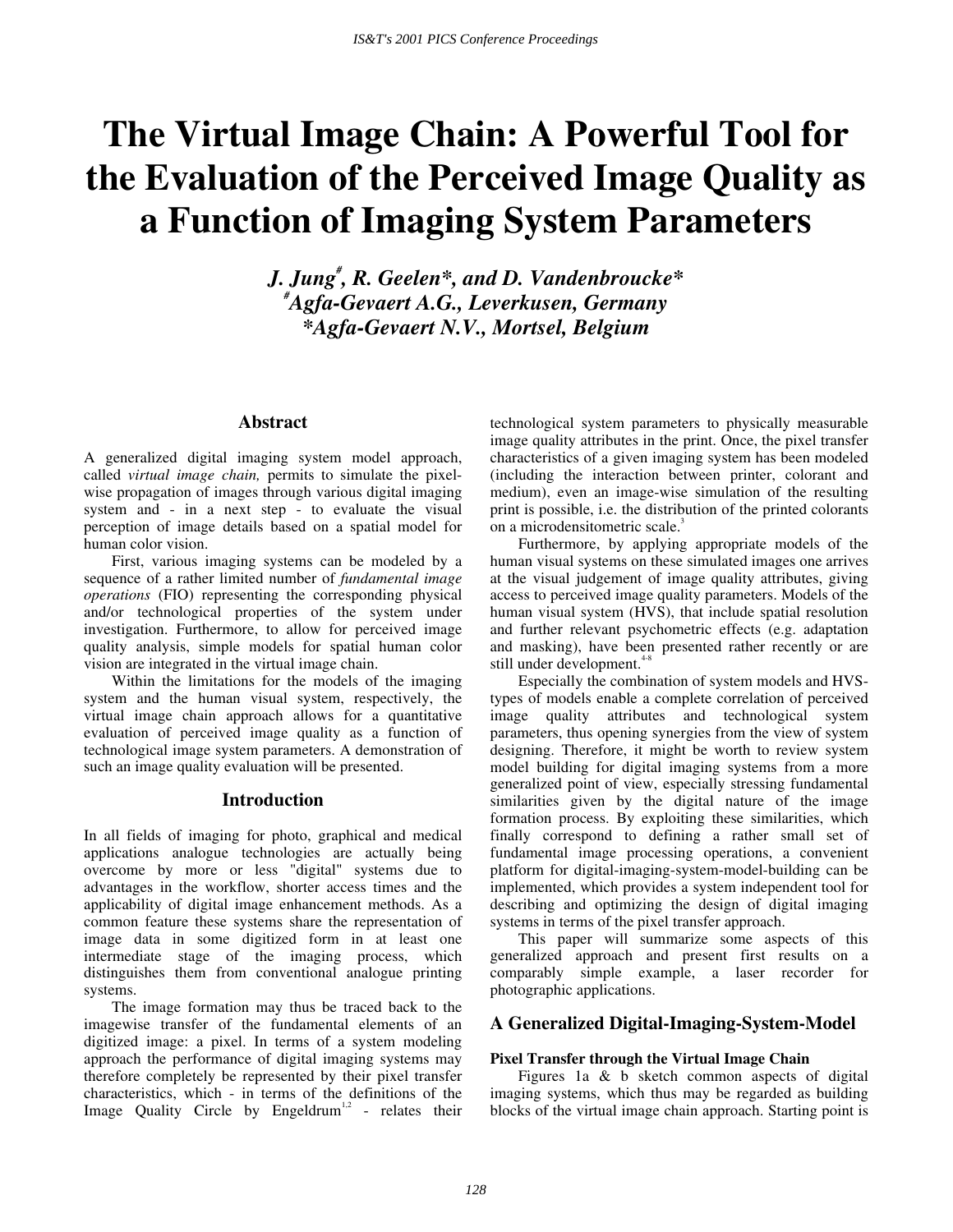an image (data-)file, which in this special context may contain typical technical test patterns such as raster lines, noisy or homogenous patches, letters, continuos wedges etc. for later physical and/or psychometric evaluation.

Prior to printing these image data typically undergo several stages of signal processing and/or image processing, involving data-operations in a pixel- and/or image-oriented way. Pixel-oriented operations refer to all mathematical operations working on the data content of one image point in space (typically a data *n*-tupel like RGB or CMYK), the kind of which may e.g. be realized by Look-Up-Table (LUT) techniques. These LUT's are usually found in the context of color correction and the (inverse) compensation of dot-gain or characteristic curves. It is well known, that due to limited data-widths (i.e. bit-depth / color-depth) in LUT`s digital quantization artifacts may arise, depending on the bit-depth (color-depth) of the imaging system.

Image-oriented data processing describes those operations, which involve a filter-kernel containing more than only one pixel. Such operations are typically used in the frame of image processing, such like unsharp masking. Formally, interpolation methods and raster- or screeningalgorithms also belong to this group, since neighboring pixels are involved in each of these operations.

The printer model collects those aspects of the system design that characterize the spatial distribution of the image information primarily delivered by the printer hardware, e.g. a laser spot (thermal or light), an inkjet droplet. This fundamental characteristics is usually given by some sort of point-spread function (PSF) working on a regular grid according to the spatial resolution of the printer. Thus, appropriate representation of image data on a sub-pixel level ("over-sampling") is needed from this point on to include the shape of the PSF.

The PSF may be modified (e.g. by means of mathematical convolution) to account for any further spread of the primary image information, e.g. all sources of statistical pixel-misalignments (variation of inkjet trajectories or flare accompanying the laser light) motional unsharpening due to flying-spot techniques or media transport. The PSF itself may be the result of a detailed physical model of the process under question.

The paper model describes the interaction of the primary image information (e.g. light or ink droplets) with the print medium under consideration, including the additional point-spread during the writing process (e.g. light diffusion or physical diffusion) and the corresponding density-response characteristics. This determines the effective spatial distribution of colorants in the print.

For simplicity, all interactions of light, colorant and print medium during the process of reading the image may also be incorporated into the paper model. These comprise multiple reflections and scattering, giving rise to all kind of dot gain effects in the case of halftone images or non-linear density transfer effects in the case of contone systems. If necessary for the evaluation later on, apertures of illuminating and detecting system have to be considered in this context. Furthermore, information on the spectral absorption of the colorants has to be provided to allow for status (A) weighting as well as for visual judgement in the evaluation stage.



*Figure 1a. Model of Pixel-Transfer (Part a), continued in Figure 1b.*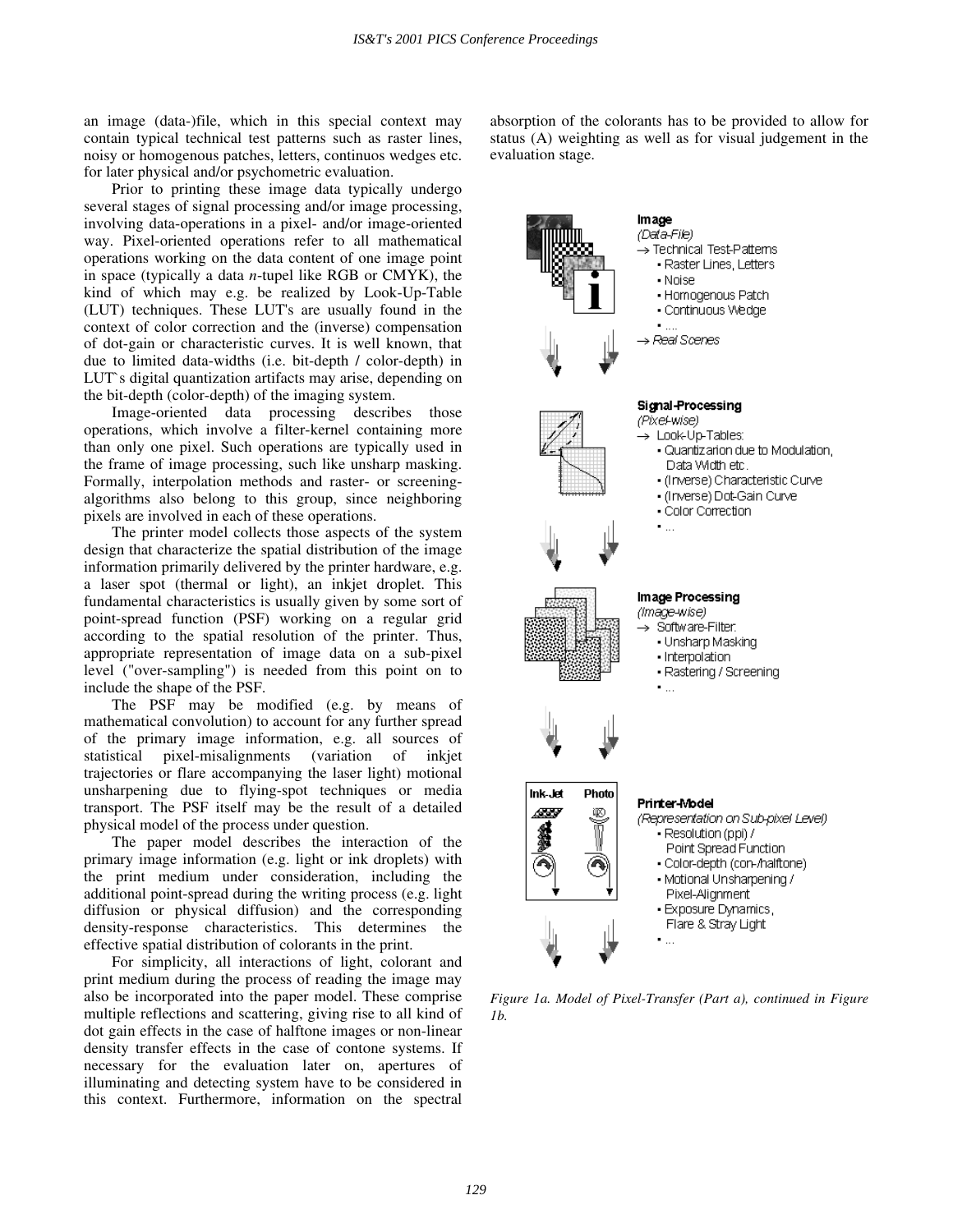



## · Perceived Image Quality Attributes

Image (perceived) (Perceived Representation)

→ Visualization

 $\blacksquare$ 

#### *Figure 1b. Model of Pixel-Transfer (Part b), continued from Figure 1a.*

At this point of calculation the over-sampled representation of the printed image is available. Thence, the image content may physically be evaluated by means of "virtual" measuring devices, which resemble the function of a microdensitometer. Subsequently, artifacts like aliasing, noise, banding and posterization, as well as line spread and fringing may quantitatively be measured corresponding to the technical test pattern under investigation. A mathematical convolution or a kernel-oriented operation may describe the measuring process.

In addition to the evaluation of physical image parameters one may also directly apply a human visual system model on the calculated image to obtain the corresponding perceived image quality attributes. Such an observer model should at least include color vision, the

contrast sensitivity of the human visual system and its anisotropy. Masking effects and local adaptation is of further interest. Last but not least a simple straight-forward "visualization" of the perceived image is possible with this kind of HVS filter.

#### **Aspects of Implementation**

Obviously, images represent the fundamental object within this calculation scheme, especially since all types of PSF and kernel functions for image-oriented operations may be represented in terms of images. Therefore, the following fundamental image operations (FIO) already cover most of the functions needed for building digital imaging system models.

| rabie 1. Fundamentar miage Operations (FTO) |                                      |
|---------------------------------------------|--------------------------------------|
| <b>Filter-Function</b>                      | writes any 2-dim. function,          |
|                                             | e.g. Gauss- or Lorentz-Profile,      |
|                                             | into image                           |
| Grid-& Sampling                             | writes 2-dim. on/off pattern         |
| <b>Function</b>                             | according to the over-               |
|                                             | sampling needed into image           |
| <b>Noise-Function</b>                       | writes 2-dim. white-noise into       |
|                                             | image                                |
| <b>Matrix-Function</b>                      | applies $n \times n$ matrix on image |
|                                             | (pixel-wise on "RGB")                |
| Look-Up-Table                               | applies $n$ -dim. LUT on image       |
|                                             | (pixel-wise on "RGB")                |
| (Inverse) Fourier-                          | converts spatial domain image        |
| <b>Transformation</b>                       | into frequency domain image          |
|                                             | and vice versa                       |
| <b>Image-Multiplication</b>                 | multiplies images pixel-wise         |
| (pixel-wise)                                | (corresponds to convolution in       |
|                                             | the Fourier-domain)                  |
| <b>Linear-Combination</b>                   | normalizes and combines              |
| of Images (pixel-wise)                      | images (esp. filters)                |
| <b>Interface to external</b>                | applies external functions on        |
| functions                                   | images (e.g. screening or            |
|                                             | interpolation algorithms)            |

## **Table 1. Fundamental Image Operations (FIO)**

Based on these FIO's and the virtual image chain approach various printer models may set up with a comparably limited effort for implementation using a commercial image processing software. These packages include image processing libraries, that already provide most of the FIO's needed, offer a scripting and graphical user interface building capability (e.g. Visual Basic) and contain an interface to external programming libraries, which allows to introduce external functions as special image operations, e.g. proprietary interpolation- and screening-algorithms.

The authors have chosen the commercial software package ImageProPlus<sup>11</sup> (IPP) as programming platform in combination with TIFF (Tagged Image File Format) as data container. In addition, IPP directly supports a lot of useful, special tags of the TIFF definition, e.g. different horizontal and vertical spatial resolution, expressed as dots per inch,